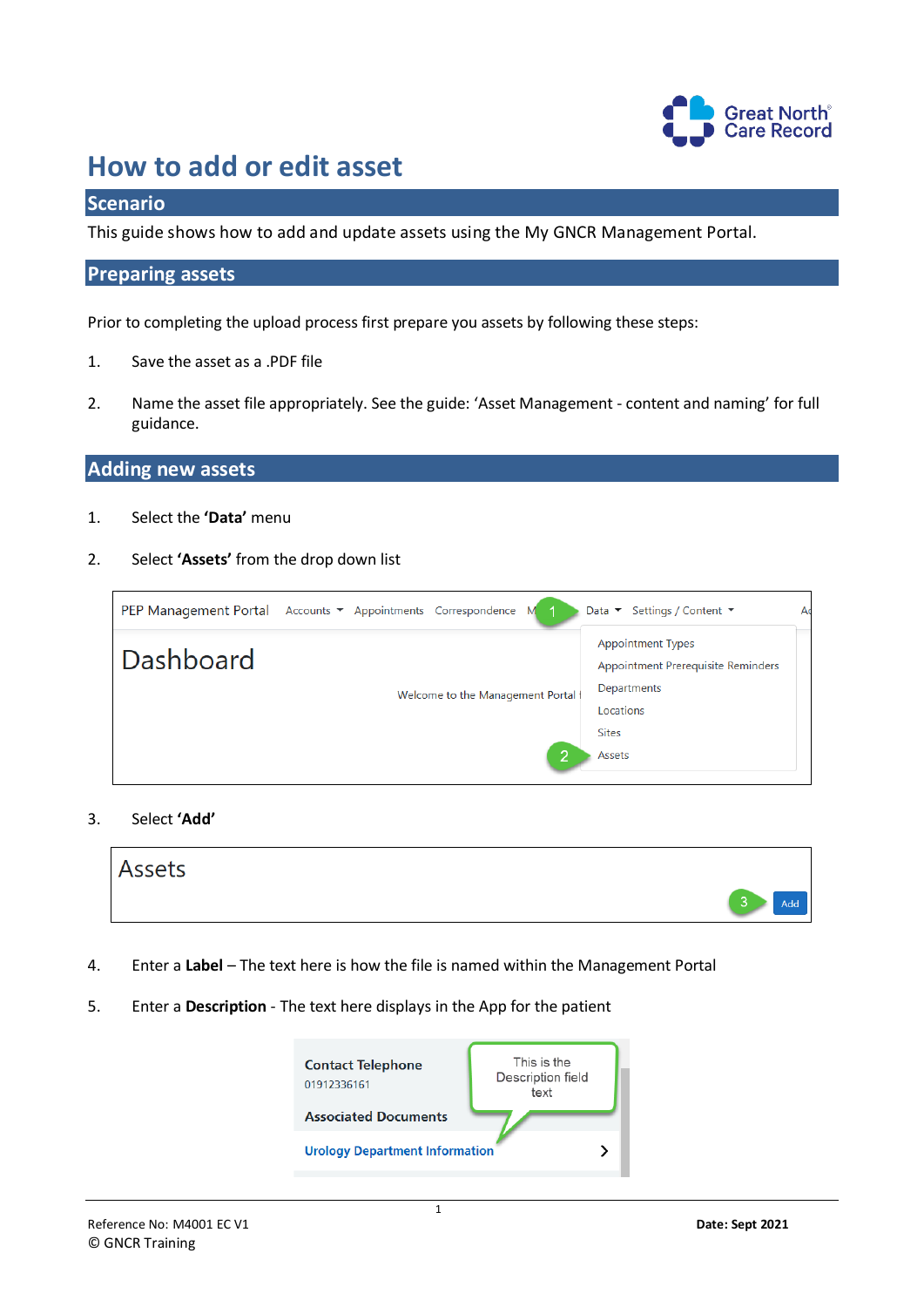- 6. Click **'Browse'** and locate the file you wish to upload
- 7. Click **'Submit'**

|                | Asset - Add                                      |
|----------------|--------------------------------------------------|
|                | <b>Back</b>                                      |
|                | Label                                            |
| $\overline{3}$ |                                                  |
| 4              | Description                                      |
|                |                                                  |
|                | $5\phantom{1}$<br>Choose a file<br><b>Browse</b> |
| 6              | Submit                                           |

8. A confirmation message will display:

|  | Asset was successfully added. |  |
|--|-------------------------------|--|
|  |                               |  |

# **Update assets**

- 1. Select the **'Data'** menu
- 2. Select **'Assets'** from the drop down list

| PEP Management Portal Accounts ▼ Appointments Correspondence M |                                    |   | Data $\blacktriangledown$ Settings / Content $\blacktriangledown$                                                    | Ad |
|----------------------------------------------------------------|------------------------------------|---|----------------------------------------------------------------------------------------------------------------------|----|
| Dashboard                                                      | Welcome to the Management Portal f | 2 | <b>Appointment Types</b><br>Appointment Prerequisite Reminders<br>Departments<br>Locations<br><b>Sites</b><br>Assets |    |

#### 3. Select the filter drop down

| <b>Filters</b> | $\sim$ |  |
|----------------|--------|--|
|----------------|--------|--|

# 4. Enter the label of the document you wish to update

### 5. Select **'Filter'**

| Filters |        |                      |
|---------|--------|----------------------|
| Label   | Exists |                      |
|         | Select | $\sim$               |
|         |        | $\sqrt{5}$<br>Filter |